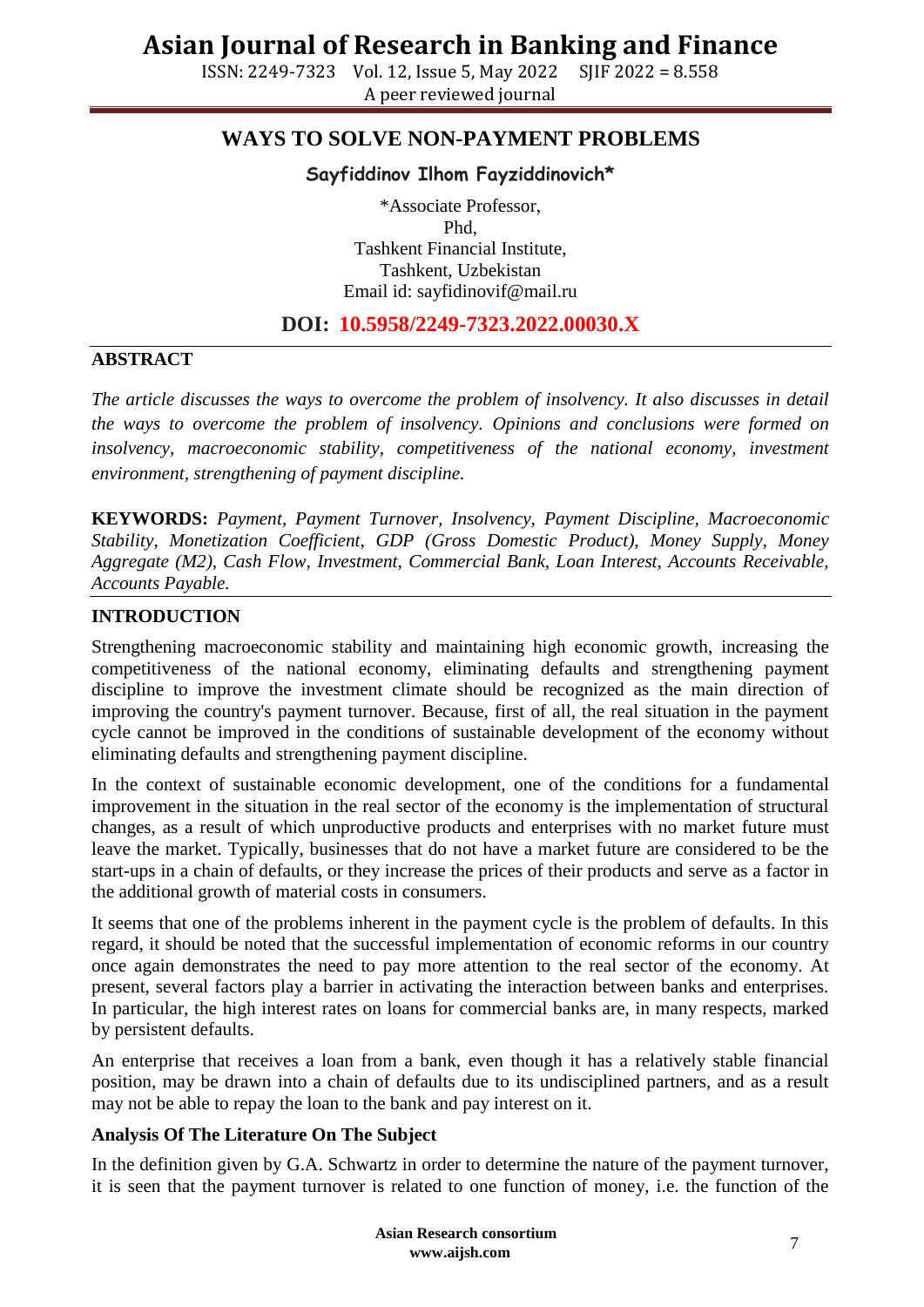ISSN: 2249-7323 Vol. 12, Issue 5, May 2022 SJIF 2022 = 8.558 A peer reviewed journal

means of payment. With this in mind, he came to the following logical conclusion: "Payment turnover is a part of money turnover." It is clear from this conclusion that the payment turnover should always be smaller than the cash turnover in terms of quantity and volume.

According to MP Berezina, "... the main part of the money supply is the payment turnover, in which money acts as a means of payment" [1]. According to another group of economists, "the turnover of payments is part of the turnover of companies and enterprises, which reflects the movement of money as a means of payment, a means of repayment (return) of obligations" [2].

It is also put forward by AB Borisov: "Payment turnover is a part of the turnover of enterprises, companies, which reflects the movement of money as a means of payment, repayment (termination) of liabilities. The main part of the payment turnover consists of payments to suppliers of materials, payments for work and services. Payment turnover is made in cash and non-cash forms"[3].

However, there are also approaches that differ from the above approaches that serve to determine the nature of the payment cycle. One of the authors of such a different approach is A.M. Kosoy. Based on the results of his research and the real situation in practice, he proved that a set of payments based on the use of money as a means of payment is part of the payments that take place; any part of money circulation is based on the performance of various functions of money [4].

#### **RESEARCH METHODOLOGY**

Scientific research methods such as scientific abstraction, analysis and synthesis, induction and deduction, statistical grouping, monographic research, comparison were used in the development of basic scientific-theoretical rules.

#### **The Results of the Analysis**

The problems of the payment cycle have shown, first of all, that its implementation is determined by the fact that the current practice does not adequately meet the requirements of a modern market economy, and made it possible to determine that they consist mainly of:

- Insufficient stability of payment turnover;
- Violation of payment rates;
- There are cases of withdrawal from the economic basis of payments;
- The level of defaults is, on some dates, high;
- The role of the payment cycle in practice is underestimated;
- Credit risks of commercial banks, in many respects, remain due to the fact that the payment turnover is not used as the main subject of lending to enterprises and organizations;
- Identification of the main causes of insolvency and issues of restructuring of overdue accounts payable in the economy requires its solution;
- That the current level of monetization coefficient in our country is significantly lower than the standard level accepted in international practice (at least 40%).

Given the insolvency of a large number of enterprises, the task of activating lending to the real sector of the economy contradicts another important task, namely, the task of maintaining the financial stability of the banking system. Therefore, in the current context, from the point of view of the general direction of reforms aimed at restoring and strengthening the interaction of the real and financial sectors of the economy, the problem of arrears is considered to be the main factor hindering this process becomes relevant.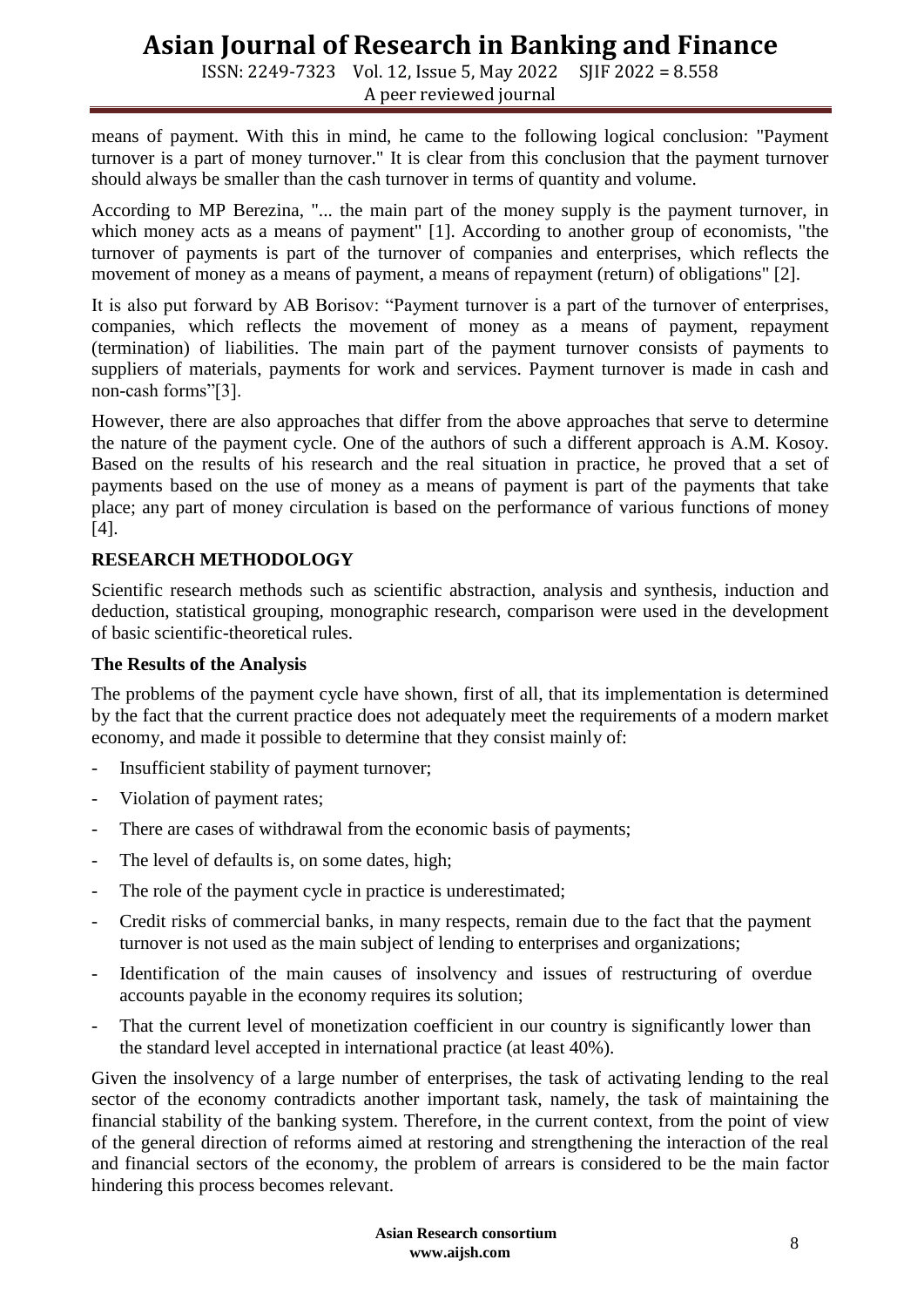ISSN: 2249-7323 Vol. 12, Issue 5, May 2022 SJIF 2022 = 8.558 A peer reviewed journal

As noted above, the growing trend in the volume of loans from commercial banks leads to an increase in the level of money supply of the national economy and the solvency of the population and businesses. However, the level of monetization coefficient in our country is relatively low. This, in turn, deepens the problem of receivables and payables between enterprises.

Following the above procedure, we make a comparative assessment of the current level of monetization coefficient in the country (see Table 1).

#### **TABLE 1DYNAMICS OF MONETIZATION INDICATORS IN THE REPUBLIC OF UZBEKISTAN<sup>1</sup>**

| $N_2$ | Years | <b>GDP</b><br>(trillion soums) | <b>Money stock</b><br><b>M2</b> (trillion soums) | <b>Monetization</b><br><b>Coefficients</b> |
|-------|-------|--------------------------------|--------------------------------------------------|--------------------------------------------|
| 1.    | 2016  | 210,2                          | 40,6                                             | 19,3                                       |
| 2.    | 2017  | 242,5                          | 50,3                                             | 20,7                                       |
| 3.    | 2018  | 302,5                          | 70,8                                             | 23,4                                       |
| 4.    | 2019  | 407,5                          | 80,2                                             | 19,7                                       |
| 5.    | 2020  | 537,8                          | 91,3                                             | 17,0                                       |
| 6.    | 2021  | 580,2                          | 107, 6                                           | 18,5                                       |

01.01.2022

The data shows that the dynamics of monetization in our country in 2016-2021 does not have a single trend. This situation, firstly, the low monetization ratio deepens the problem of mutual insolvency in the economy, secondly, weakens the cash flow of business entities, thirdly, prevents the stimulation of solvency and has a negative impact on the velocity of money.

We know that the problem of non-payments on October 1, 2019 was 93 trillion. soums, receivables from enterprises increased by 16.5 times compared to the previous year. Because at present our economy is not provided with enough money to pay these receivables, we can see this from the data in the table above.

According to the results of 2021, the level of money supply of the economy of the Republic was 18.5%. However, according to World Bank experts, if the monetization ratio is below 40%, it will not solve the problem of insolvency in the economy. We now need to address the issue of nonpayment first and foremost.

Second, we need to reduce interest rates on loans. Currently, both money supply channels remain closed, firstly, the interest rate on loans is very high, secondly, the cost of these loans is higher than the profitability of the borrower, we know that if the interest rate is higher than the profitability of enterprises, the problem of non-repayment of loans leading to an increase in the share of problem loans in the loan portfolio of banks.

It is known that the problem of defaults is formed not by general debts, but by overdue debts. As an indicator of defaults, usually used overdue accounts payable and the total indicator of overdue debts on the obligations of enterprises and organizations.This indicator includes overdue debts (ie, debts on accounts with suppliers and contractors, creditors for goods, works and services, including tangible assets; debts on "subsidiary" enterprises; debts on advances received; budget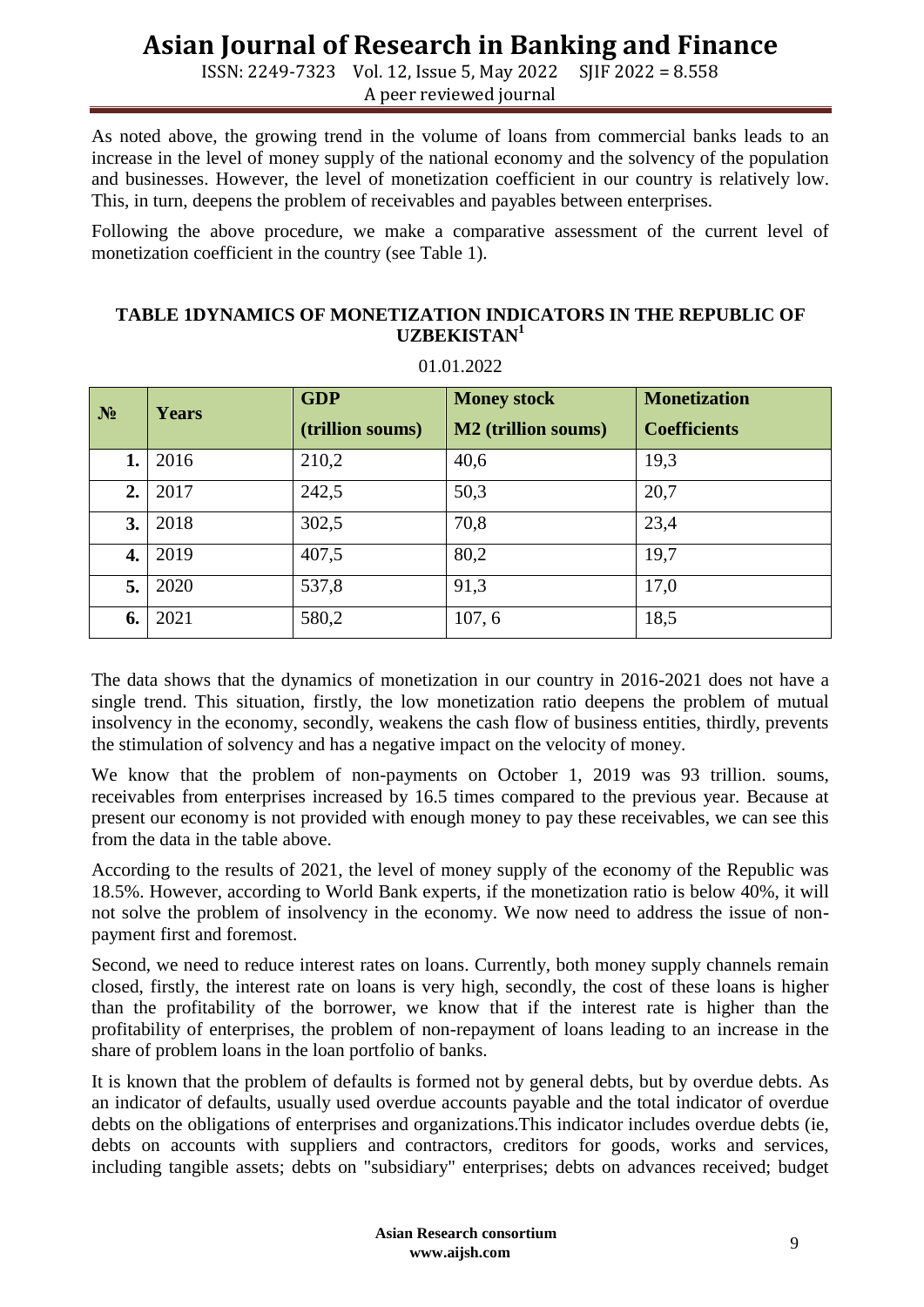ISSN: 2249-7323 Vol. 12, Issue 5, May 2022 SJIF 2022 = 8.558 A peer reviewed journal

and debts on extra-budgetary funds; debts to workers and employees on wages, etc.) and overdue debts on bank loans and borrowings.

At the same time, it should not be forgotten that the debt on the balance sheet of business entities is a "visible" debt. In practice, the use of barter and other monetary surrogates in the settlements between enterprises "hides" a certain part of the actual amount of debt. In addition to the above, it should not be overlooked that during the implementation of economic reforms, the object of research has changed, and even the organization of the business itself has changed dramatically. As in practice, in some cases, it is no secret that behind the official name is an entire financial group.It may not be an officially registered financial-industrial group, which can be seen only by statistical agencies and tax services, and which manages a small part of financial resources (partial payment of mandatory payments, salaries of workers and employees, etc.). In fact, here the bulk of financial flows are separated from production and economic activities and redistributed among other secret members of the group - various financial intermediaries, offshore, private individuals, and so on. Mutual accounting is also widely used in this process, i.e. in intra-group calculations. In such cases, insolvencies are mainly of a fictitious nature; they occur in the mutual settlements of participants within a group and serve the purpose of concealment of liquidity and tax evasion.

#### **CONCLUSIONS AND SUGGESTIONS**

In conclusion, no matter how drastic measures are taken to strengthen macroeconomic stability and maintain high economic growth, increase the competitiveness of the national economy, eliminate insolvency, establish healthy market relations, the intended goal cannot be achievedwithout stabilizing the economy and restoring the laws of the financial market and the real sector of the economy. At the same time, it is impossible to ensure their efficient operation without establishing healthy cash flows between business entities. Therefore, these problems must be solved in a complex and interconnected way.

In our opinion, one of the main reasons for the emergence of non-payments specific to the payment cycle is the separation of the financial market from the real sector of the economy. Indeed, the results of our research show that the financial market and the real sector of the economy can solve the problem of defaults without re-establishing organic interdependence and efficiency, without activating the interaction of banks and enterprises, without effectively acting as a financial intermediary in the financial and banking sector cannot be achieved.This is because the non-payments are the result of the inability of these enterprises to obtain loans to replenish working capital and to invest in the development of production. Nevertheless, there are still a number of cases that have severely hampered this process. From the point of view of commercial banks, their structure, in our opinion, may include:

- Unsatisfactory financial condition of the majority of enterprises in the real sector of the economy;
- High level of credit risk is maintained;
- Growth of overdue indebtedness on previously issued loans;
- The mismatch between the profitability of operations in financial markets and lending to the manufacturing sector, which is characterized by low solvency of enterprises;
- Insufficient experience of credit management in the real sector of the economy (deficit);
- And others.

In our opinion, the obstacles to the above process by enterprises are:

Low financial capacity;